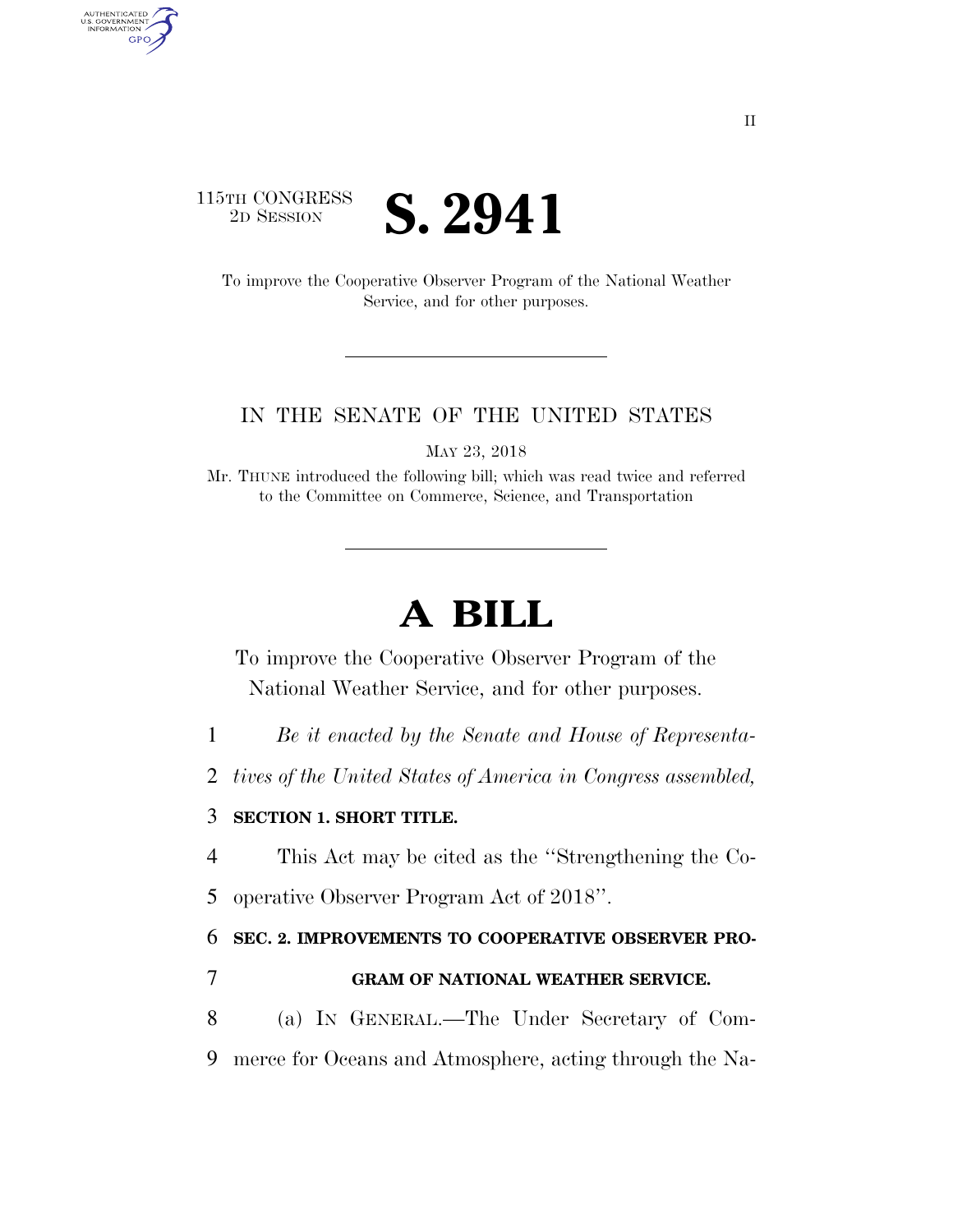| $\mathbf{1}$   | tional Weather Service, shall improve the Cooperative Ob- |
|----------------|-----------------------------------------------------------|
| 2              | server Program by—                                        |
| 3              | $(1)$ providing support to-                               |
| $\overline{4}$ | (A) State-coordinated programs relating to                |
| 5              | the Program; and                                          |
| 6              | (B) States and regions where observations                 |
| 7              | provided through the Program are scarce;                  |
| 8              | (2) working with State weather service head-              |
| 9              | quarters to increase participation in the Program         |
| 10             | and to add stations in States and regions described       |
| 11             | in paragraph $(1)(B)$ ;                                   |
| 12             | (3) where feasible, ensuring that data streams            |
| 13             | from stations that have been contributing data to         |
| 14             | the Program for more than 50 years are maintained         |
| 15             | and continually staffed by volunteers;                    |
| 16             | (4) prioritizing the recruitment of new volun-            |
| 17             | teers for the Program;                                    |
| 18             | (5) ensuring that opportunities exist for auto-           |
| 19             | mated reporting to lessen the burden on volunteers        |
| 20             | to collect and report data by hand; and                   |
| 21             | $(6)$ ensuring that integrated reporting is avail-        |
| <u>22</u>      | able for qualitative observations that cannot be auto-    |
| 23             | mated, such as snow observations and hazardous            |
| 24             | weather events, to ensure that volunteers in the Pro-     |